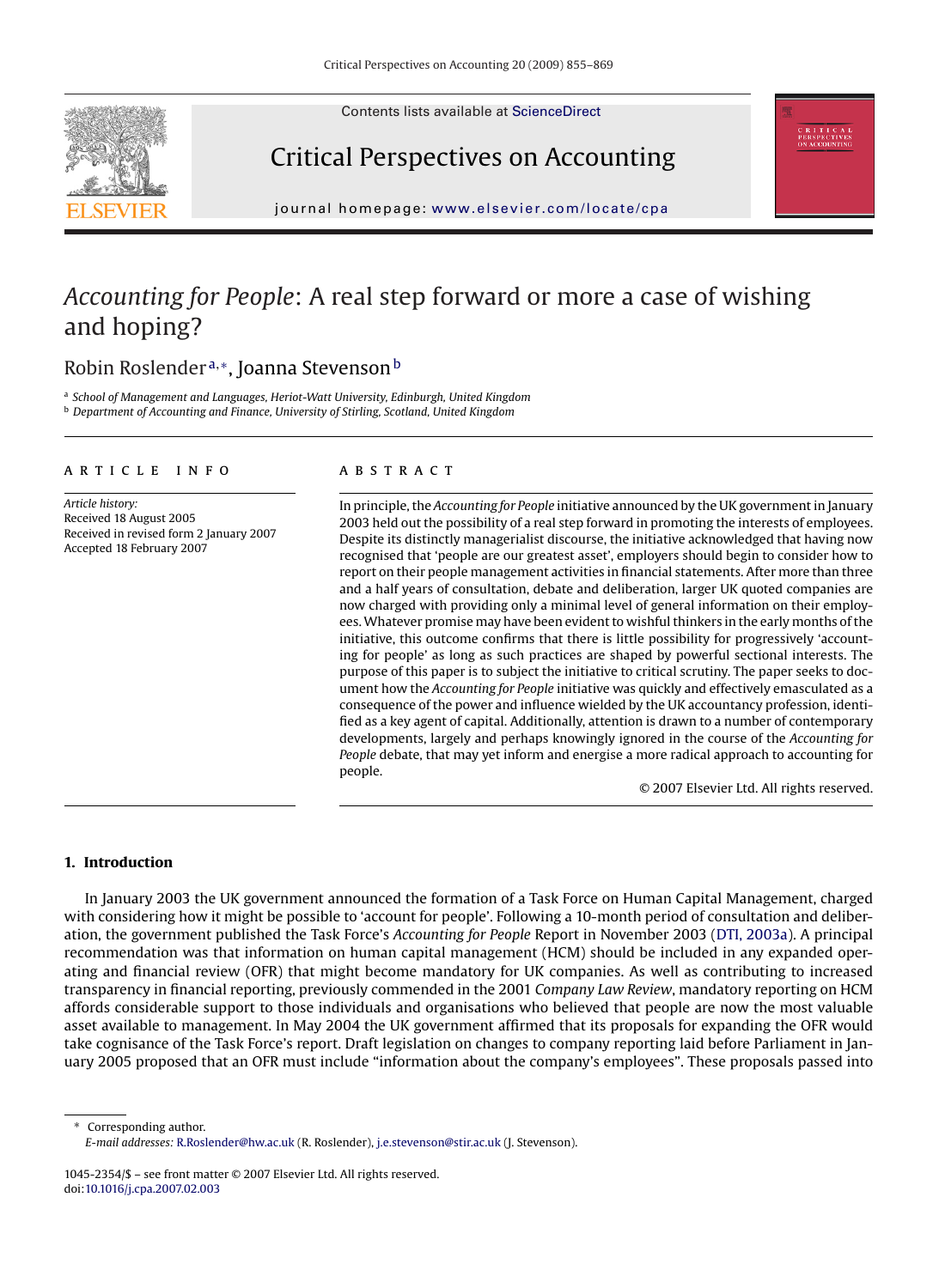law on 22 March 2005, the provision of such information becoming a statutory requirement for large UK quoted companies whose financial year commenced on or after 1 April 2005 [\(HMSO, 2005\).](#page--1-0) As a consequence of a surprise intervention by the Chancellor of the Exchequer on 28 November 2005, the OFR requirement was abandoned and with it, the legal obligation for UK companies to account for their people. The enhanced business review requirement that subsequently replaced a mandatory OFR effectively reinstates the status quo as far as (minimal) HCM reporting is concerned.

The purpose of this paper is to subject the *Accounting for People* (*AfP*) initiative to critical scrutiny. More specifically, the paper seeks to document how a potentially progressive (if not radical) development was emasculated, principally as a consequence of the power wielded by the UK accountancy profession. Of particular interest is the disregard for a number of contemporary developments in the intellectual capital field that promise to provide a more robust basis for attempts to account for people than those underpinning earlier initiatives designed to account for the human factor. The theoretical perspective underpinning the paper indicates that the enervation of the *AfP* initiative comes as no surprise, for as long as the existing accounting calculus prevails, there can be no meaningful accounting for people. The structure of the paper is as follows. In the next section we briefly outline a history of accounting for people, drawing attention to recent developments that, in our view, promise to progress such practices. This provides the background for the remainder of the paper. Section [3](#page--1-0) details the *AfP* initiative from its inception in January 2003, through the passing into law in March 2005 of the requirement for UK quoted companies to provide employee information in the OFR, to the abandonment of this requirement. In the Section [4](#page--1-0) the suitability of the OFR as a germane approach to accounting for people is assessed, while Section [5](#page--1-0) offers an overview of the debate about the appropriate audit requirement for an OFR. The latter two sections attest to the power wielded by the UK accountancy profession, a conclusion explored further in the context of the competition between the UK accountancy and human resource management professions to shape the *AfP* initiative in Section [6. I](#page--1-0)n Section [7](#page--1-0) we consider the limited prospects of progressing accounting for people as long as the accountancy profession continues to promote prevailing sectional interests. The paper concludes with an invitation to critical accountants to embrace the challenge of accounting for people as an element of the mode of enabling accounting.

#### **2. Step one: recognising people are assets not costs**

It would be disingenuous to suggest that people are absent from financial statements. In the guise of 'labour', people have long been incorporated within the income statement as an expense, i.e. a cost to be set against revenue. It follows from this that profit can be increased by managing, i.e. reducing, labour costs. The simplest means to accomplish this is to make people work harder for the same payment ([Hopper and Armstrong, 1991\).](#page--1-0) Alternatively, offer greater rewards in exchange for proportionately greater effort. Replacing labour with less costly machinery delivers the same result as does the deskilling of labour ([Braverman, 1974\).](#page--1-0) Exporting jobs to 'low cost' economies continues to be an attractive further option [\(Yuthas and Tinker, 1994\).](#page--1-0) In a similar vein, within the management accounting literature investments in people such as training, upgrading skills, funding educational courses or redeployment expenses are designated discretionary costs. These are invariably represented as being amongst the most susceptible to reduction in times of declining financial fortunes, with the result that labour's long-term interests are sacrificed in the pursuit of continued short-term profitability.

The recognition that it might be desirable to view people as assets, as well as costs, to the enterprise, is evident in the accounting literature long before the newly resurgent personnel profession, now rebranded human resource management, embraced the aphorism that 'our people are our greatest asset'. In [1922 Paton](#page--1-0) observed that "a well-organised and loyal personnel may be a more important 'asset' than a stock of merchandise" (p. 486). The problem was how it might be possible to account for them within the balance sheet. Four decades later [Hermanson \(1963, 1964\)](#page--1-0) commended the approach he designated human asset accounting, which provided a means of accounting for people as assets in the balance sheet as well as costs in the income statement. Hermanson dismissed the objection that since businesses did not own employees, they could not be accounted for alongside the other owned assets. He designated human assets as operational assets, asserting that in common with the various categories of owned assets they possessed a potential value to the business and should therefore be accounted for together with them. The problem remained, however, of how to accomplish this? In principle, Hermanson argued, it was simple: identify a robust valuation methodology that would furnish the requisite numbers. Two possible approaches were outlined, the unpurchased goodwill method and the adjusted present value method. Much of the subsequent history of accounting for people has been shaped by debates about merits of a succession of such valuation methodologies.

In a second early contribution to the literature, [Hekimian and Jones \(1967\)](#page--1-0) linked accounting for people (human asset accounting) with 'putting people on the balance sheet'. This is how many people continue to identify the challenge of accounting for people, despite the repeated protestations of the most enduring figure in the field, Eric Flamholtz. From the outset, Flamholtz argued that it was more appropriate to embed accounting for people within the traditions of managerial accounting rather than financial accounting and reporting [\(Brummet et al., 1968\).](#page--1-0) In order to distinguish such an approach from putting people on the balance sheet, he designated it as human *resource* accounting. In 1974 Flamholtz identified human resource accounting as having three objectives: to develop methods of measuring human resource cost and value in order to provide a quantitative basis for decision making by managers and investors; to develop methods of measuring human resource cost and value necessary to monitor the effectiveness of management's utilisation of human resources; and to develop a theory explaining the nature and determinants of the value of people to formal organisations [\(Flamholtz,](#page--1-0) [1974a\).](#page--1-0) Flamholtz views the last objective to be the most critical, being firmly wedded to the axiom that people are a scarce